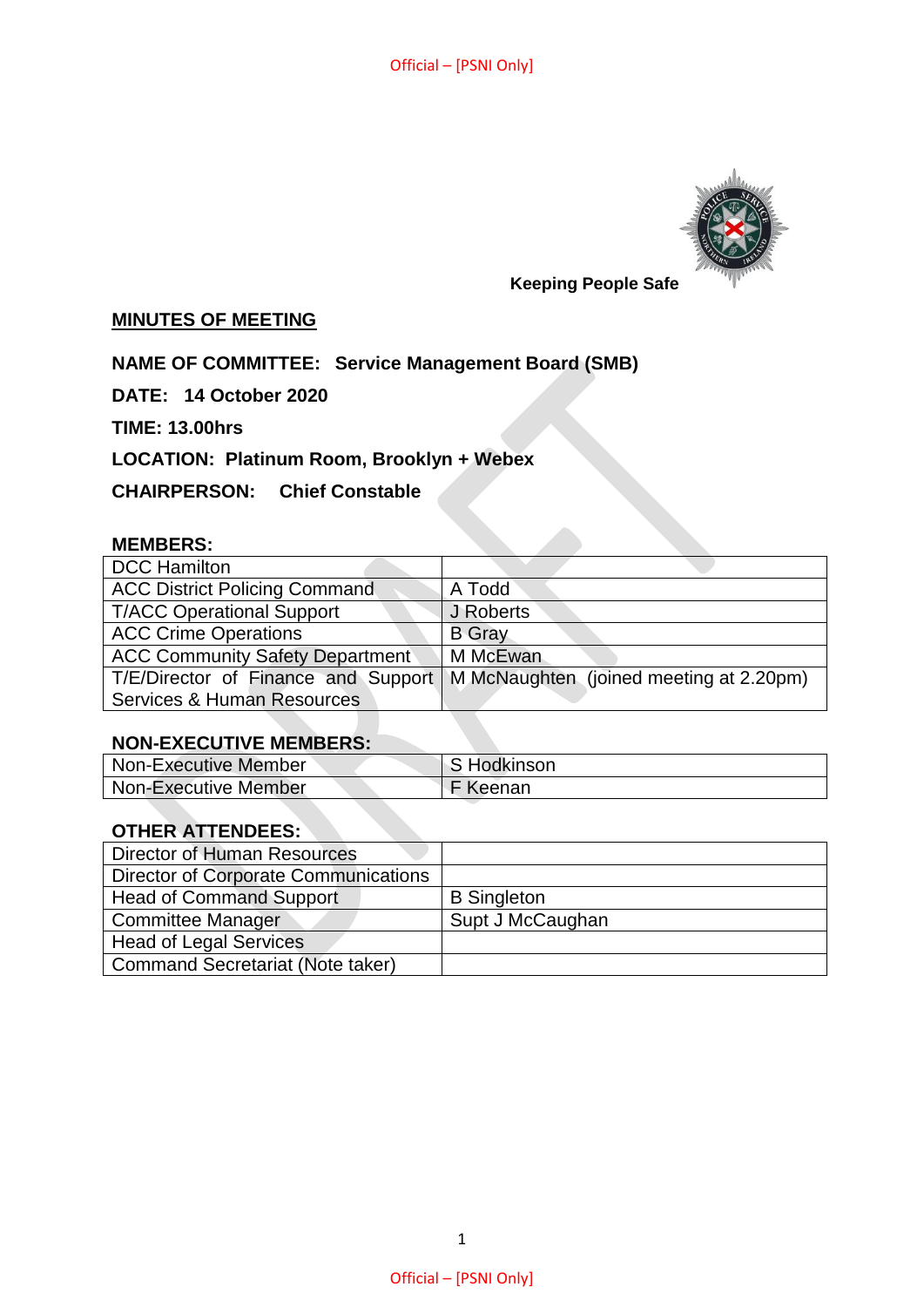# **ACTIONS assigned by the Chair are highlighted in blue text.**

| Item No |                                                                                                                                                                                                                                                                                                                                                          |
|---------|----------------------------------------------------------------------------------------------------------------------------------------------------------------------------------------------------------------------------------------------------------------------------------------------------------------------------------------------------------|
| 1.0     | 141/20 Welcome and Apologies                                                                                                                                                                                                                                                                                                                             |
|         |                                                                                                                                                                                                                                                                                                                                                          |
| 2.0     | 142/20 Declaration of Conflict of Interest                                                                                                                                                                                                                                                                                                               |
|         | The Chief Constable stated that as per decision taken at Service<br>Executive Board on 18 January 2017, in line with good corporate<br>governance practice as set out by the NI Audit Office, members and any<br>persons in attendance were to declare any conflict of interest with any<br>items on the agenda, which would be recorded in the minutes. |
|         |                                                                                                                                                                                                                                                                                                                                                          |
| 3.0     | 143/20 Minutes of Previous meetings                                                                                                                                                                                                                                                                                                                      |
|         | The minutes from the meeting on 9 September 2020 were<br>approved.                                                                                                                                                                                                                                                                                       |
| 4.0     | 144/20 Actions Arising from previous meetings                                                                                                                                                                                                                                                                                                            |
|         | The outstanding actions were reviewed and updated and the action<br>register was updated accordingly.                                                                                                                                                                                                                                                    |
|         | Action 20~92 will transfer to the DCC and be remitted to People and<br><b>Culture Board</b>                                                                                                                                                                                                                                                              |
| 5.0     | 145/20 Highlight Reports for Governance Boards                                                                                                                                                                                                                                                                                                           |
|         | <b>Service Transformation</b>                                                                                                                                                                                                                                                                                                                            |
|         | The Deputy Chief Constable provided an update from the most recent<br>meeting of the Service Transformation Board.                                                                                                                                                                                                                                       |
|         | Action – Include a RAG chart indicating progress of the change<br>projects going forward in STB Highlight reports - Deputy Chief<br><b>Constable.</b>                                                                                                                                                                                                    |
|         | <b>Service Performance</b>                                                                                                                                                                                                                                                                                                                               |
|         | The Deputy Chief Constable provided a summary report on the most<br>recent meeting of the Service Performance Board. The paper was<br>noted.                                                                                                                                                                                                             |
|         |                                                                                                                                                                                                                                                                                                                                                          |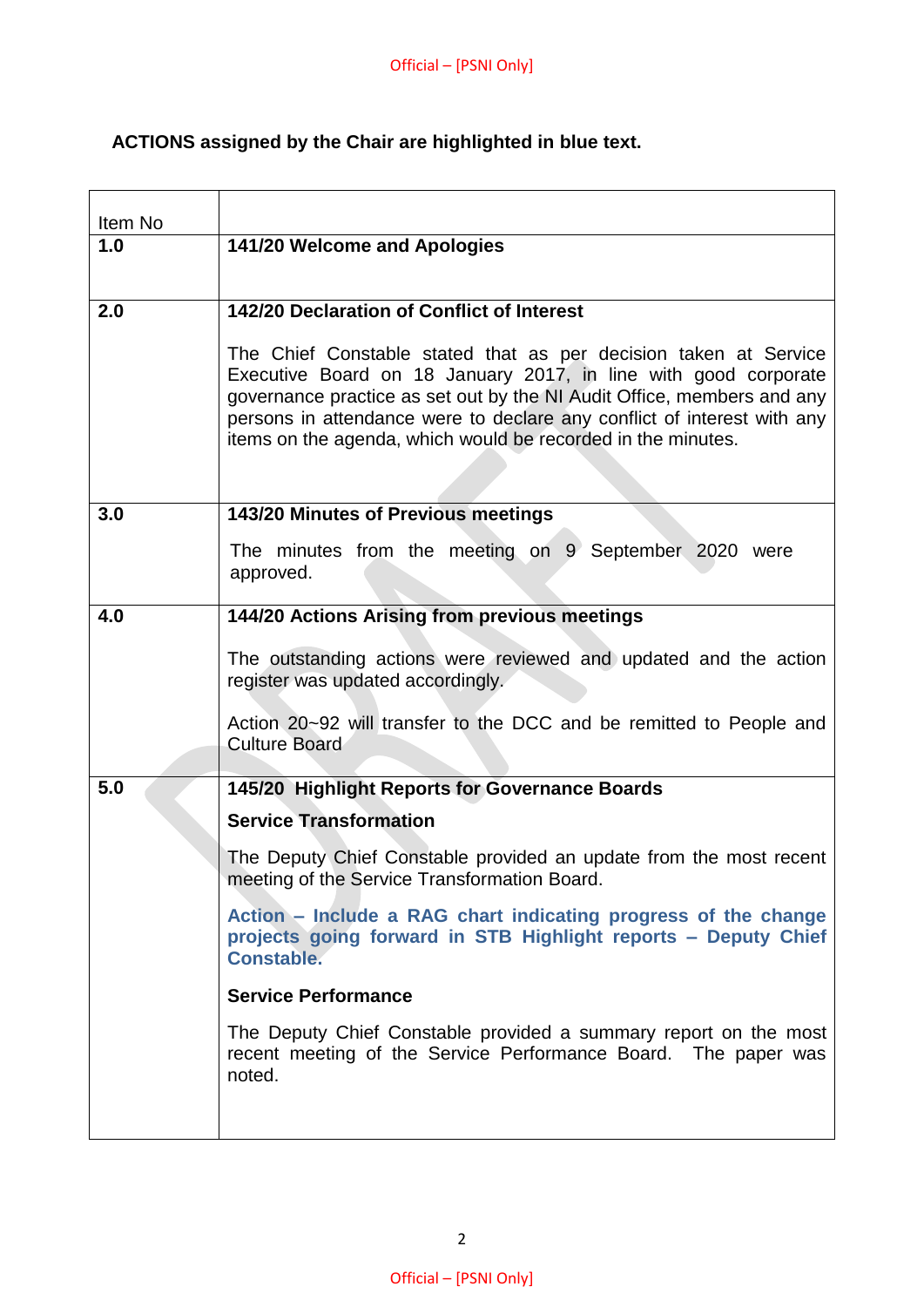| 6.0 | 146/20 Corporate Risk Register                                                                                                                                                                                                                                                             |
|-----|--------------------------------------------------------------------------------------------------------------------------------------------------------------------------------------------------------------------------------------------------------------------------------------------|
|     | The Deputy Chief Constable briefed members on the proposed changes<br>to the corporate risk register. He noted that there had been no<br>significant changes since the last meeting. The Chief Constable directed<br>that the risk owners for the following risks be reviewed and updated: |
|     | $\bullet$ EU Exit<br>Covid 19<br>Legacy and Disclosure – given upcoming issues and the<br>disclosure resourcing implications.                                                                                                                                                              |
| 7.0 | 147/20 Finance Report                                                                                                                                                                                                                                                                      |
|     | The Deputy Chief Constable updated members on the financial position<br>at the end of September 2020 as the T/Director of Finance and Support<br>Services was still attending the Policing Board Resources Committee.                                                                      |
|     | The paper was noted and the financial pressure of £4.5m for EU Exit<br>related has now crystallised.                                                                                                                                                                                       |
|     | Action - Include updates on capital spending in monthly report<br>going forward - T/Director of Finance and Support Services                                                                                                                                                               |
| 8.0 | 148/20 Human Resources Department Update                                                                                                                                                                                                                                                   |
|     | The Director of Human Resources provided members with a summary of<br>the Human Resources Highlight report which was previously circulated.                                                                                                                                                |
|     | Summary and key points as below:                                                                                                                                                                                                                                                           |
|     | <b>Promotions</b> – volume of promotion processes and the capacity within<br>Human Resource Department to deliver                                                                                                                                                                          |
|     | <b>Performance Management</b> - benchmarking<br>with<br>work<br>Northamptonshire and timeline for new Performance Review System                                                                                                                                                            |
|     | Attendance Management - 28% decrease in number of absence<br>occurrences.                                                                                                                                                                                                                  |
|     | Action: Include detailed analysis of attendance management in<br>SMB update in December 2020 and include SPARK survey results<br>and reasons for decrease in number of absence occurrences -<br><b>Director of Human Resources</b>                                                         |
|     | <b>Employee Engagement</b> – Durham Survey results were noted and<br>shared with Your Voice Forum and Senior Leaders Engagement Forum.<br>The results would be used to inform the People Action plan but a Call<br>Sign Article was not necessary.                                         |
|     | <b>Recruitment</b> – Vetting delay – to be progressed through People Board<br>in November and report update to SMB in December                                                                                                                                                             |
|     | <b>Action: Update SMB in December on progress towards addressing</b>                                                                                                                                                                                                                       |

3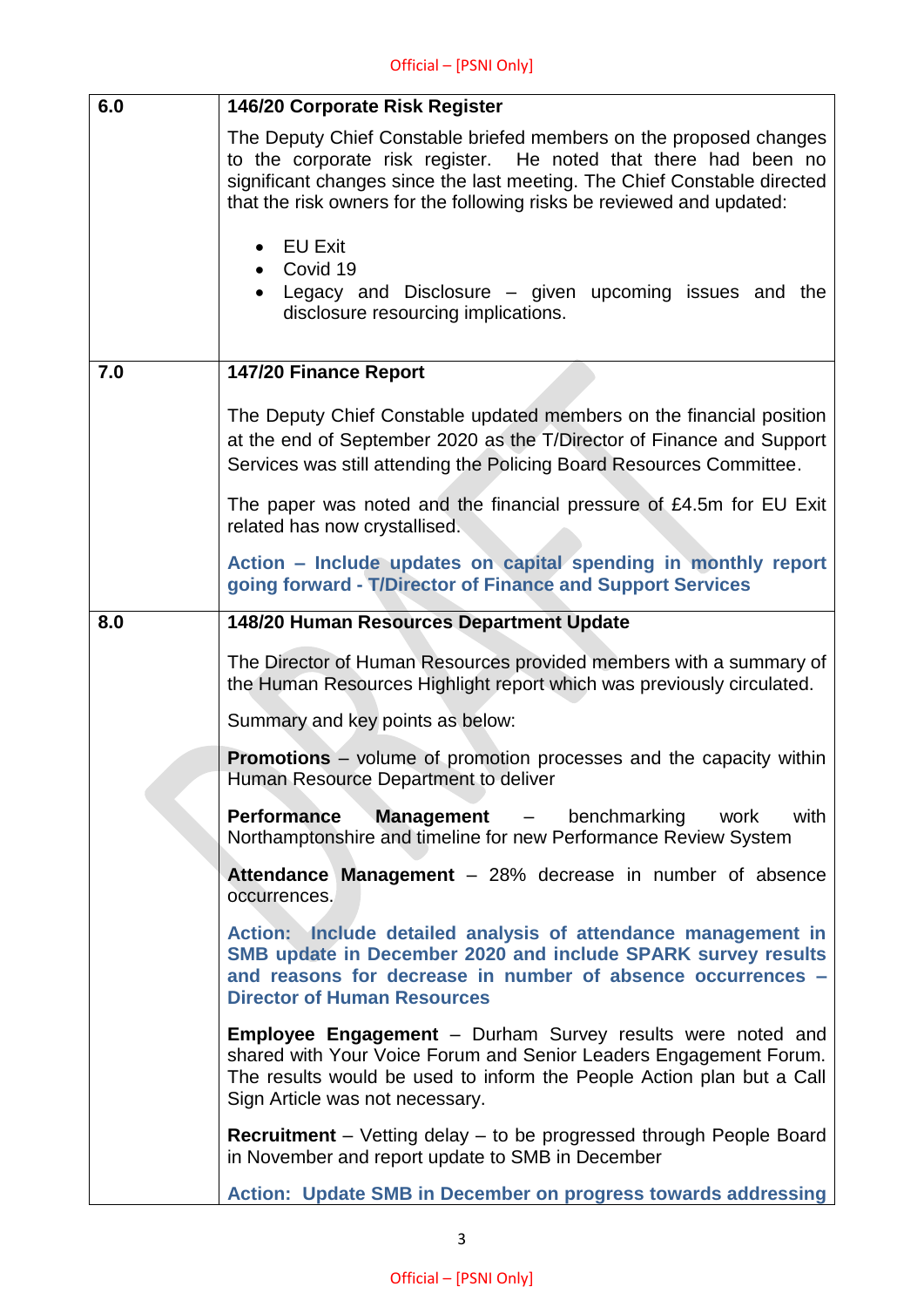|      | the vetting delays which are affecting Recruitment - DCC                                                                                                                                                                                                                                                                             |
|------|--------------------------------------------------------------------------------------------------------------------------------------------------------------------------------------------------------------------------------------------------------------------------------------------------------------------------------------|
| 9.0  | 149/20 Mid-Year Stewardship Statement                                                                                                                                                                                                                                                                                                |
|      | Contents of the Mid-Year Stewardship Statement were agreed for sign-<br>off.                                                                                                                                                                                                                                                         |
|      | Decision: Content of Mid-Year Stewardship Statement agreed for<br>sign off.                                                                                                                                                                                                                                                          |
| 10.0 | 150/20 HMIC Report - An Inspection on how well the Service treats<br>its Workforce and<br>the People<br>of Northern<br><b>Ireland</b><br><b>Recommendations</b>                                                                                                                                                                      |
|      | Members accepted the HMIC report - how well the Service treats its<br>workforce and the People of Northern<br>Ireland<br>and<br>all<br>the<br>recommendations raised.                                                                                                                                                                |
|      | <b>Decision:</b><br>HMIC report, recommendations<br>allocated<br>and<br>accountable officers accepted.                                                                                                                                                                                                                               |
| 11.0 | 151/20 Audit and Risk Committee (ARAC) - Self-Effectiveness<br><b>Review and Annual Report</b>                                                                                                                                                                                                                                       |
|      | The request for the ARAC Terms of Reference to be taken off the<br>agenda was accepted. This was due to ongoing work which would<br>result in a revised terms of reference being finalised.                                                                                                                                          |
|      | The ARAC Annual Report and Self-Effectiveness Review were agreed.                                                                                                                                                                                                                                                                    |
|      | Decision: The ARAC Annual Report and Self-Effectiveness Review<br>was accepted.                                                                                                                                                                                                                                                      |
| 12.0 | 152/20 People Strategy and Action Plan Update                                                                                                                                                                                                                                                                                        |
|      | The Director of Human Resources updated members on feedback<br>received from the consultation on the People Action Plan.<br><b>Members</b><br>were asked to consider the name of the Cultural Strapline.<br><b>Members</b><br>discussed the options put forward and agreed on 'Our People, Your<br>Service' as the preferred option. |
|      | Action: Create a SPARK survey to ask if 'Our People, Your Service'<br>works as a cultural strapline - Director of Human Resources                                                                                                                                                                                                    |
|      | Members discussed the draft Action Plan and provided feedback to the<br>Director of Human Resources who will present an updated version with<br>owners, timescales and resourcing requirements at SMB in November.                                                                                                                   |
| 13.0 | <b>153/20 Recognition Strategy</b>                                                                                                                                                                                                                                                                                                   |
|      | The Director of Human Resources updated members on the existing<br>recognition arrangements<br>and<br>presented proposals to<br>introduce                                                                                                                                                                                            |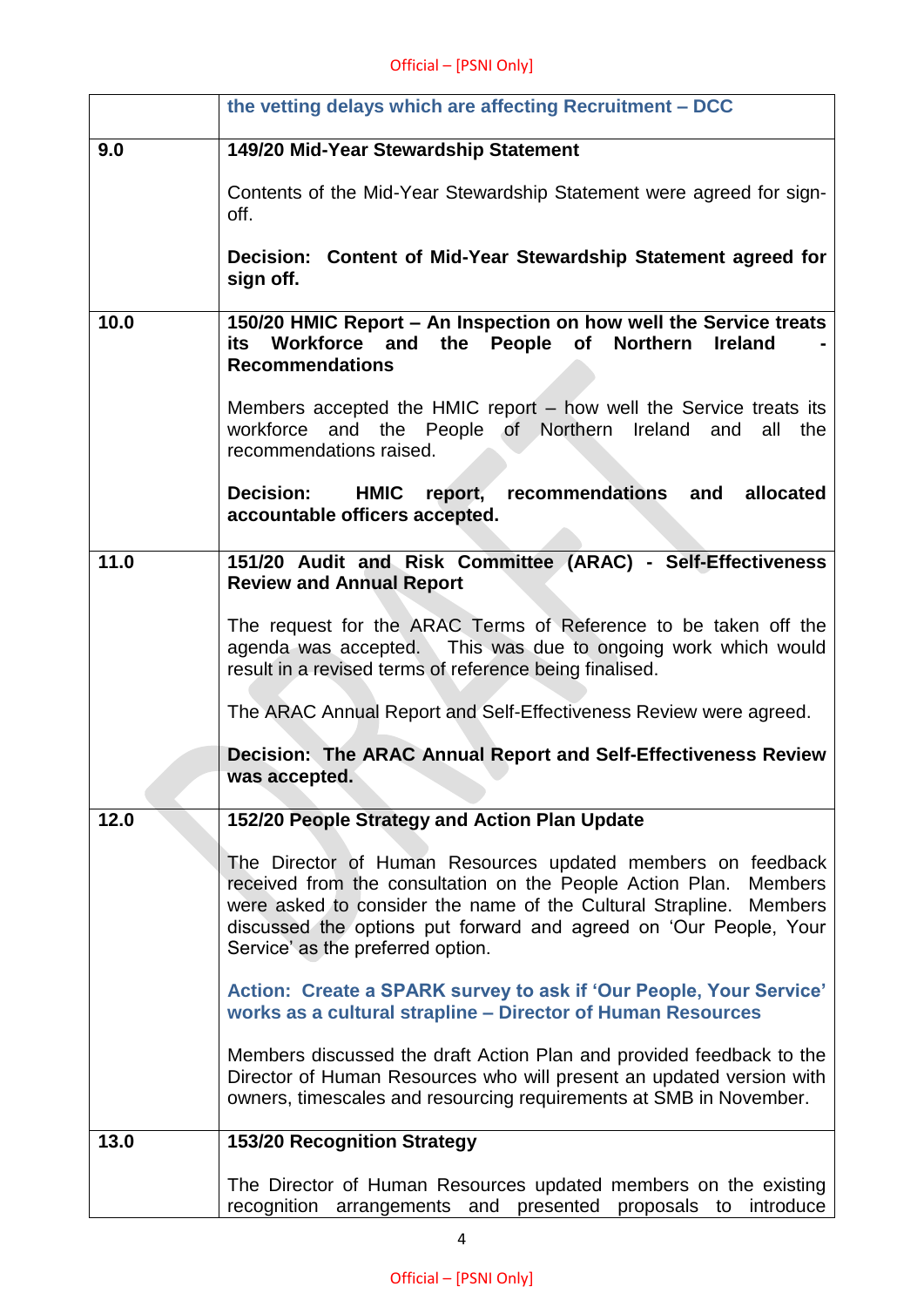|      | additional recognition events and procedures for retirement and<br>promotion as well as more localised recognition events.                                                                                                                                    |
|------|---------------------------------------------------------------------------------------------------------------------------------------------------------------------------------------------------------------------------------------------------------------|
|      | <b>Decisions:</b>                                                                                                                                                                                                                                             |
|      | 1. Long Service Medal and Certificate (20 years) – Option 2 –<br>Devolve presentation of medals and certificates to local<br>Senior Management level, and combine with arrangements<br>for presentation of the new PSNI Service Medal and<br><b>Medallion</b> |
|      | 2. PSNI Service Medal and Medallion (5 years) – Option 2 –<br>Devolve presentation of medals and medallions to local<br>Senior Management level to facilitate local presentation<br>events                                                                    |
|      | 3. High Commendation - Option 1 - Run and event similar to<br>those held pre-Covid but lesser numbers to allow social<br>distancing and more events                                                                                                           |
|      | 4. Promotions - Option 2 - Personal Letter from Chief<br><b>Constable</b>                                                                                                                                                                                     |
|      | 5. Retirements - Option 3 - Issue of both video clip and letter                                                                                                                                                                                               |
| 14.0 | 154/20 Enniskillen Custody                                                                                                                                                                                                                                    |
|      | ACC Community Safety presented members with an options paper on<br>Enniskillen Custody Suite that was circulated prior to the meeting.<br>Members discussed and agreed the recommendations presented.                                                         |
|      | <b>Decisions:</b>                                                                                                                                                                                                                                             |
|      | 1. Cancel the Enniskillen Custody Suite refurbishment works<br>and revise the Custody Reform 2020 strategy to reflect<br>further rationalisation of PSNI custody suite provision and<br>the closure of Enniskillen Custody Suite.                             |
|      | 2. The District will continue to use the nearest custody suites at<br>Omagh and Dungannon. If either suite were temporarily<br>closed then Strabane Custody Suite would be opened on ad<br>hoc basis.                                                         |
|      | 3. Approval for minimal investment in the Dungannon suite to<br>ensure it is available until the new Mahon Road Custody<br>Suite is constructed.                                                                                                              |
|      | 4. Manage political, media and public interest in the closure of<br><b>Enniskillen Custody Suite.</b>                                                                                                                                                         |
|      | Members availed of a break from 2.35pm - 2.45pm                                                                                                                                                                                                               |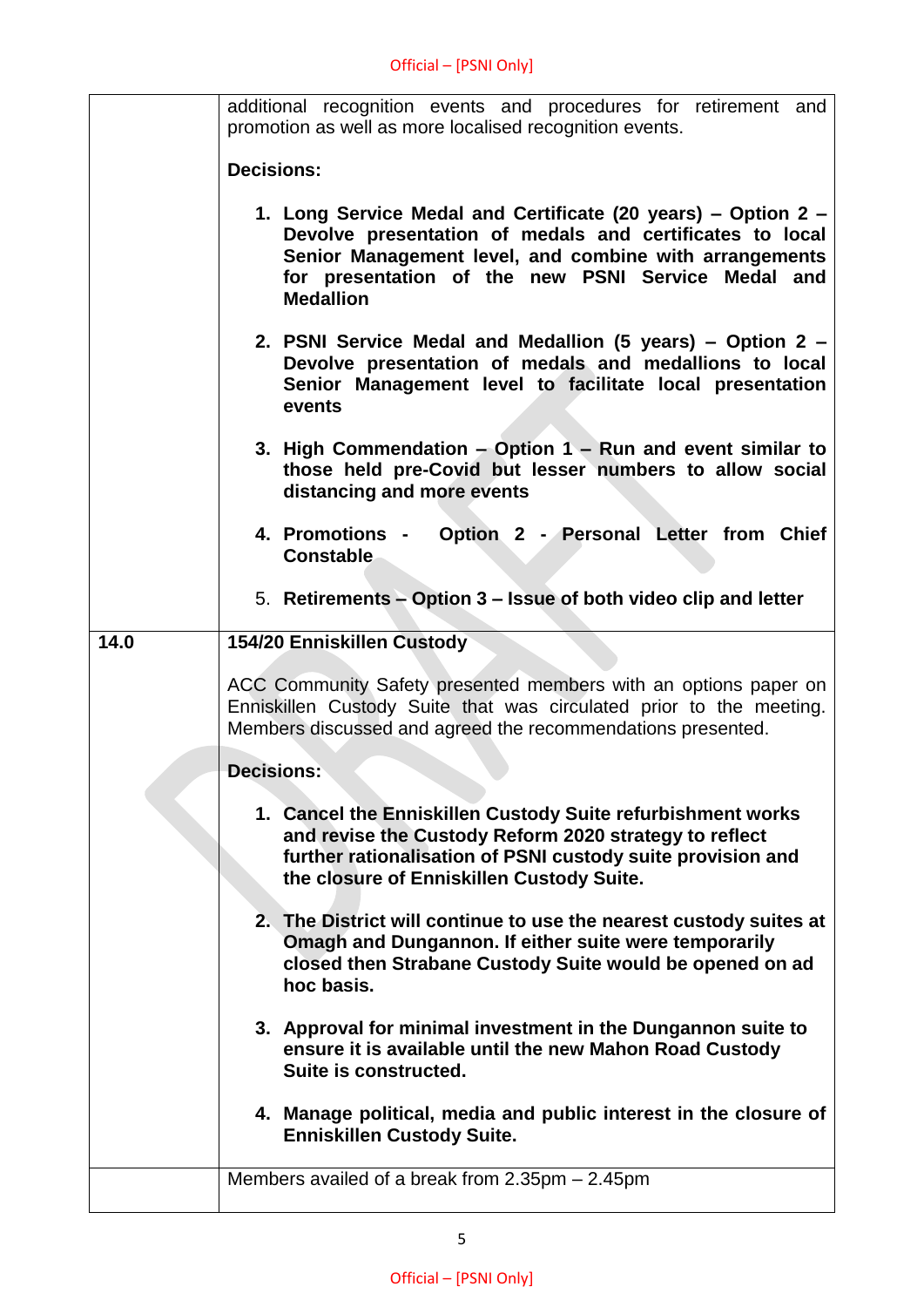| 15.0 | 155/20 Spit and Bite Guards                                                                                                                                                                                                                                                                                                                                                                                                     |
|------|---------------------------------------------------------------------------------------------------------------------------------------------------------------------------------------------------------------------------------------------------------------------------------------------------------------------------------------------------------------------------------------------------------------------------------|
|      | Assistant Chief Constable Operational Support introduced members to<br>the paper which had previously been circulated. It was highlighted that<br>there had been an error in referencing the Health and Safety at Work<br>Act when this should read the Health and Safety at Work Order (NI)<br>1978. The Chief Constable's responsibilities under Article 4 and Article<br>5 of the Human Rights Act 1998 were also discussed. |
|      | Members were asked to consider the following 3 options:                                                                                                                                                                                                                                                                                                                                                                         |
|      | 1. Retain Spit & Bite Guards for specific teams/roles during the<br>Covid 19 pandemic<br>2. Withdraw the use of Spit & Bite Guards<br>3. Issue Spit & Bite Guards to all operational officers                                                                                                                                                                                                                                   |
|      | It was clarified that the decision required was not bespoke to the Covid<br>environment but would be for the normal operating environment. It was<br>also established that decisions made would be in the context of Use of<br>Force and not Personal Protection Equipment.                                                                                                                                                     |
|      | The Health and Safety Risks were identified as biological, mental trauma<br>and physical assault. It was agreed that further data mining should be<br>carried out to build an evidence base and further inform the decision<br>making process.                                                                                                                                                                                  |
|      | Decision: the paper and competing risks were acknowledged. A<br>decision on Spit and Bite Guards was deferred to allow further<br>work to be carried out.                                                                                                                                                                                                                                                                       |
|      | Action: Conduct a data mining exercise on available information<br>on incidents of spit and bite guard use to establish the number of<br>incidents which were spitting, biting, facial, age, geographical area<br>- ACC Operational Support                                                                                                                                                                                     |
|      | Action: Link in with the Equality Commission and reconsider the<br>need for a full Equality Impact Assessment - ACC Operational<br><b>Support</b>                                                                                                                                                                                                                                                                               |
|      | Action: Consider a holding plan for the Spit and Bite Guard<br>decision – Director of Corporate Communications                                                                                                                                                                                                                                                                                                                  |
|      | Update the Northern Ireland Policing Board that the<br><b>Action:</b><br>decision for use of Spit & Bite Guard roll out was deferred to allow<br>for further work to be completed - ACC Operational Support                                                                                                                                                                                                                     |
| 16.0 | 156/20 AOB                                                                                                                                                                                                                                                                                                                                                                                                                      |
|      | <b>Forthcoming Papers</b>                                                                                                                                                                                                                                                                                                                                                                                                       |
|      | The following timeline for forthcoming papers was agreed.                                                                                                                                                                                                                                                                                                                                                                       |
|      | Corporate Style Guide - November                                                                                                                                                                                                                                                                                                                                                                                                |

6